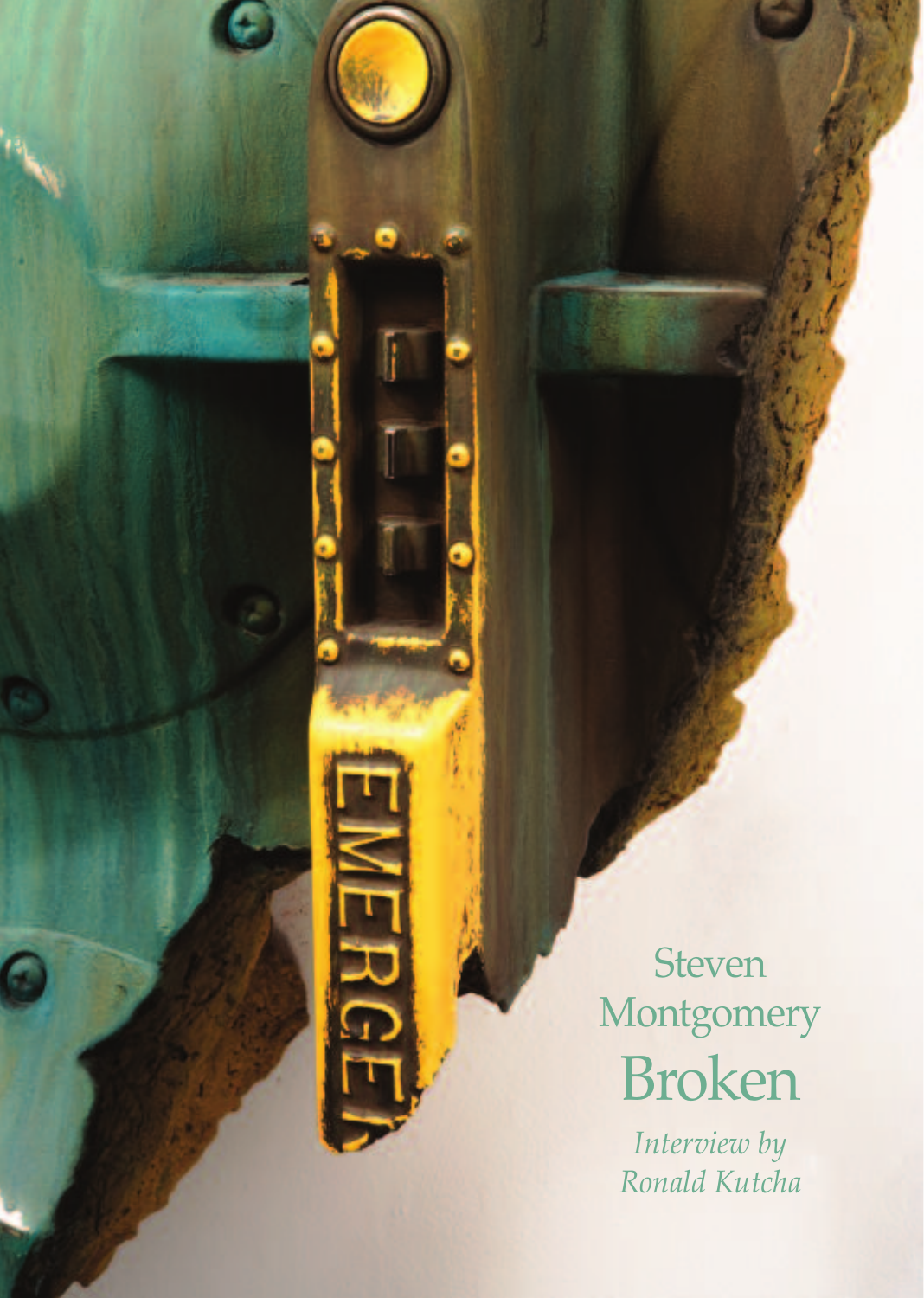



*I early**EEEN A GKEAT ADMIKER OF SIEVEN MONTGOMERY*<br> *Work for almost 20 years. As the director of the Everson*<br> *Museum of Art in Syracuse, New York I acquired and and in*<br> *early work for the museum's permanent col HAVE BEEN A GREAT ADMIRER OF STEVEN MONTGOMERY'S work for almost 20 years. As the director of the Everson Museum of Art in Syracuse, New York I acquired an my current position as editor of American Ceramics have overseen several feature articles on his extraordinary*

*Test Site (detail).*

*achievements, and in 2003, as a juror at the World Ceramics Biennale in Korea I had the pleasure of supporting him as a recipient of a distinguished award. I've always appreciated his prodigious development as one of the most uniquely inventive artists working in the medium of clay today and have enjoyed many conversations and encounters at gallery openings, museum exhibitions and other artists' social events. I have never however, until now, really asked him thesame questionsthat many other casual observers of hissculpture have, from timeto time, asked me. I recently spoke with the artist on the occasion of his solo exhibition at Ok Harris Gallery in New York, and provoked thefollowing revealing resonsesfroma series of penetrating questionsexposing some of his motives and some genuinely personal insights. My first question asked him about his currentexhibition entitled "Broken." Isthis a comment on specific works in the show or a reference to any socio/political oreven personal issues?*

It is a sort of composite of all of those. Some aspect of damage, corrosion or implied impermanence unifies all of the work in the show and is the basis for the title. I've been involved with industrial, machine-like subjects in various stages of dysfunction for more than a decade but this show is a bit more comprehensive. It combines representative pieces from four different bodies of work, some of which have evolved over a number of years. For instance, small nuts and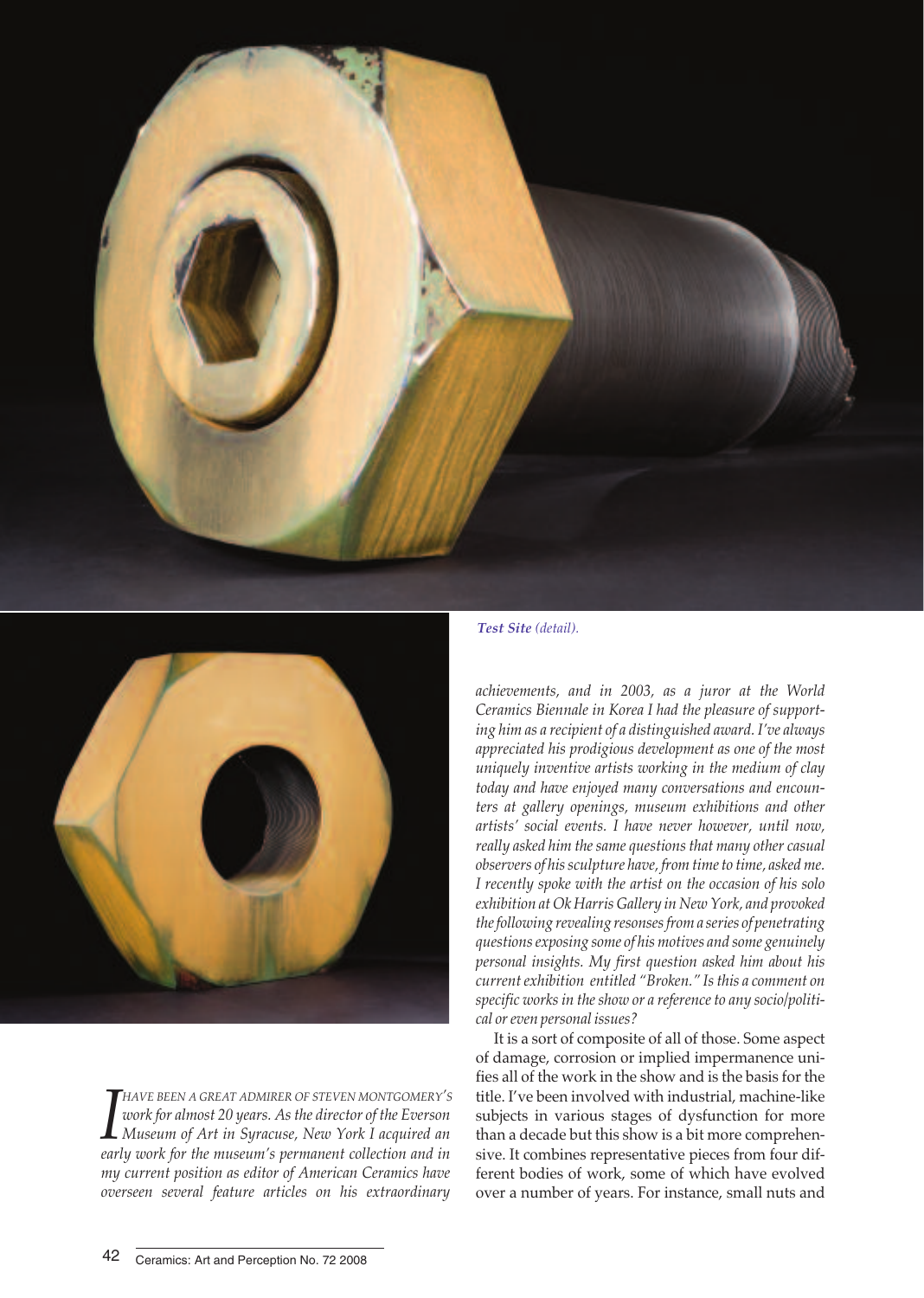

*Static Fuel.*

bolts are an obvious feature of everything I've made but only after 9/11 did I decide to make nuts and bolts a subject unto themselves. The first structural elements of the World Trade Center towers to fail were 15 cm bolts that secured floor trusses to the outer walls of the buildings. Under severe heat from burning jet fuel the bolts fatigued and melted leading trusses to sag and floors to begin that horrific "pancake" collapse. I observed it all from my rooftop about a mile and half away. *Test Site,* my 40-piece floor installation of oversized nuts and bolts (some 1.5 m in length) was built as a monument, not to the event itself, but the overwhelming responsibilities placed on such rudimentary components of construction as a bolt.

*Did growing up in Detroit, America's Motor City or Motown as the record industry calls it, have a conscious effect on your development as an artist?*

Both profound, conscious and the influences are still evolving.My family was always supportive of my creative interests, but we lived in a creative void without cultural exposure of any kind. I first saw Diego Rivera's "industry" fresco in the Detroit Institute of Art on a school trip as a teenager and was impressed. I had been actively drawing and painting for my entire life but until then had never seen a bonafide work of fine art. The Ford Motor Company commissioned *Industry* in the 1930's with the intent of glorifying the

then burgeoning auto industry. I was astounded by the contrast between the mural's idealised portrayal of factories and workers portrayed in the mural and the dismal reality of Detroit in 1960s and '70s. My little corner of the city was relatively benign and working class but the surrounding city was rife with urban decay, crime and a sense of imminent danger around any corner. The place had a definite edge. The city's music scene was thriving but there was little creative activity going on around me except for a few raucous garage bands and a lot of innovative partying. So, my decision at about age 16 to seriously pursue art came without any sense of boundaries, which in retrospect, was a great benefit.

*When or at what point in your career did the subject of machines as a subject capture your imagination and manifest itself in your work?*

Upon arriving in New York in the early 1980s I began working with materials excavated from dumpsters and unattended construction sites such as electrical conduit and sheet metal. At that time I was making enormous structures that were reminiscent of dirigibles, bombs and hot air balloons and suspended them from the ceiling of my studio. It would have been an option to mechanise them with moving parts, flashing lights or a variety of other then trendy solutions that would render them as science fiction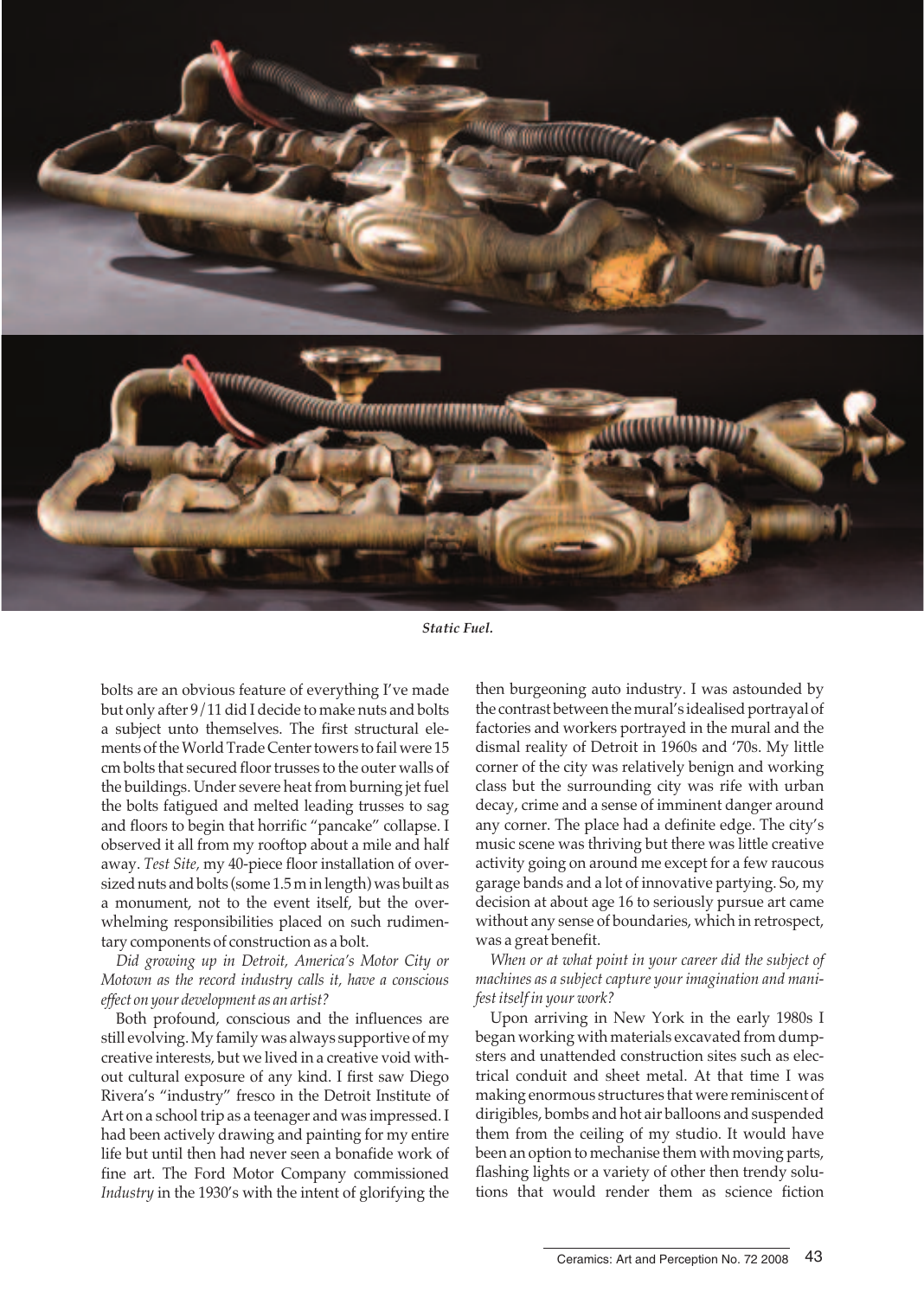

*Re-Entrance.*

clichés. I cleverly avoided that by murdering them with gaudy colours and eventually threw them into the Hudson River adjacent to my Greenwich Village studio. What remained was an appetite for industrial imagery but a new approach seemed necessary. I wanted to invent my own technology, or at least the appearance of such, but without the literal interpretation associated with found object sculpture.

*Were you drawn to ceramics as a means to express your concept of 'entropy' or the disintegration of machines or as subject or for a variety of other reasons…for its (ceramics) versatility to represent various other materials or for its tactility, forinstance?*

My initial involvement in clay was much more innocent: I had been interested in the image of a hot air balloon and a college friend suggested I take a ceramics class. Like many before me I was immediately hooked on throwing even though the concept of utility was of no real interest to me and the oppressive weight of the abstract-expressionist, Anglo Japanese pottery traditions lurked everywhere. I still throw as much as possible making components like propellers, air filters, or threaded cylinders to be incorporated into larger assemblages. Your question addresses concerns associated with my work only over the past 15 years or so after the benefit of working in many other materials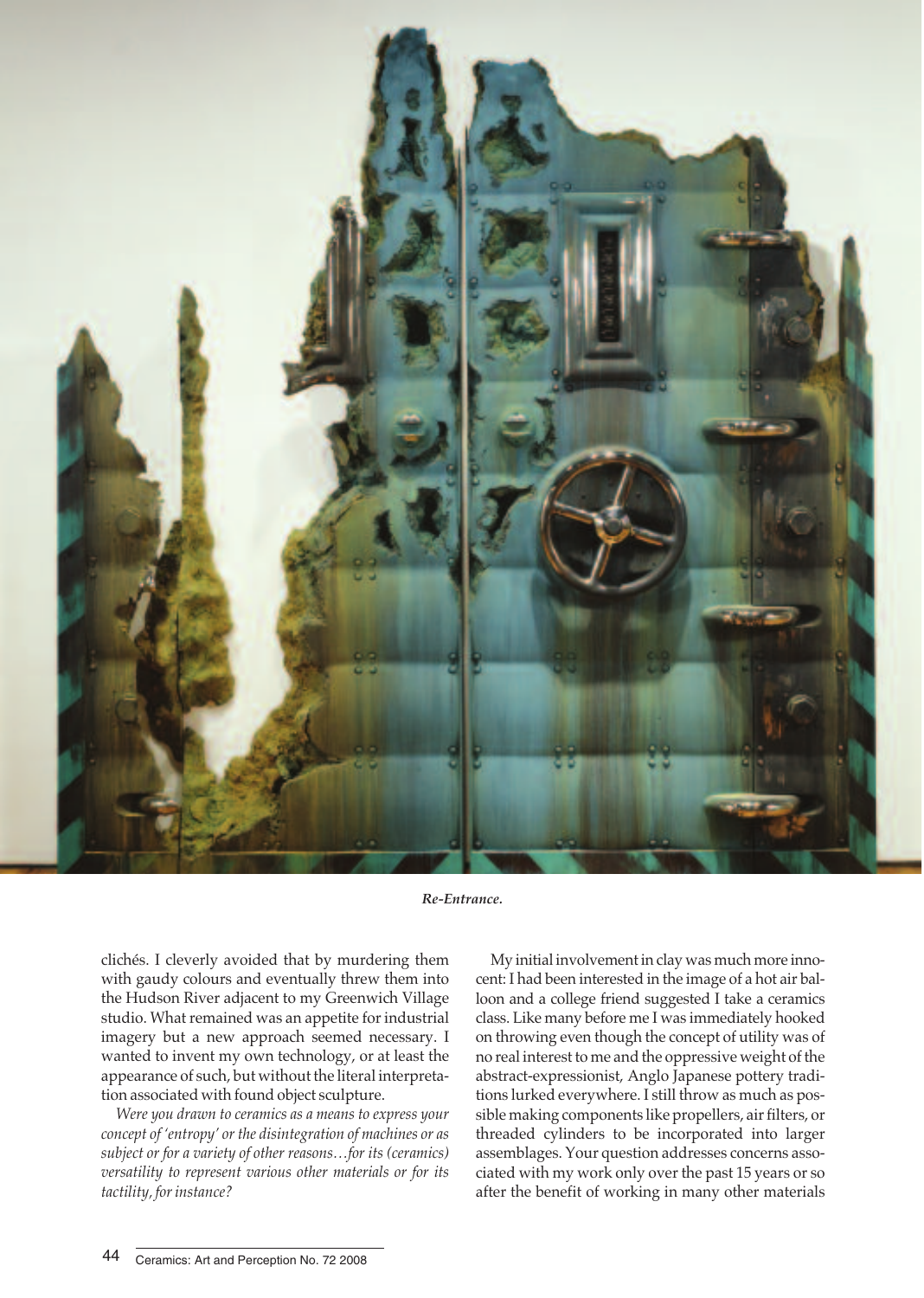and the wisdom gained from years of " suffering and injustice" as an artist.

*Did you ever make vessel-related ceramics or ceramics for use? If so, what did they look like?*

I made many of bad pots as a student, but didn't everyone? I had fun smashing most of them against a brick wall and found the resulting piles of shards far more interesting than the pots. Several of my dysfunctional teapots are featured in Garth Clark's *The Eccentric Teapot* and *The Art of Tea*.

*Do you consider yourself a sculptor, a visual artist, a ceramist or a realist? A sur-realist? A super-realist? A metaphorical symbolist? Any of the above?*

To some degree all of those apply. I'm comfortable with sculptor/visual artist even though drawing and painting are also part of my vocabulary. 'Ceramist' should be reserved for practitioners of a more purist ceramic aesthetic than mine. My work incorporates non-ceramic surface treatments, wood and metal reinforcing and other purely sculptural solutions that don't fit in the definition of a 'ceramist'. I've always felt that my work was outside of many boundaries and upon first glance my work is not necessarily recognisable as art at all. They can appear as actual remnants or artifacts extracted from some long abandoned industrial site. It is only in the context of a gallery or museum environment that they are readily discernable and therefore readable as art.

*Do you use models or photographs to suggest new or old subject matter?*

I do conduct photographic reconnaissance missions out into the industrial landscape. I've documented subway tun-

nels, construction sites, junkyards and most recently war museums in Vietnam but the results only serve to reinforce my general vision and are rarely used to inform actual works in progress. I have a history of making drawings from my sculpture after they are complete but I do not plan my work in advance or make preliminary drawings or maquettes. Like a landscape painter, my observations of what I see around me are critical. However, my process is intuitive, impulsive, chaotic and only after the dust settles do I have a clear sense of what I am about.

*Donald Kuspit, in his essay about your work said, "His representationsironicallymock representation,suggesting that every representation begins to decay as soon as it is realised." Do you agree with this? Isit yourintention to be ironic?*



*Vase.*

Irony is a by-product of my work rather than a cognitive intent. I do agree with his analysis though and appreciate his recognition of the tenuous nature of a viewer's response afteridentifying the work as trompe l'oeil, fake, or something other than a real machine. If you are a believer in the outdated modernist tenet that suggests there should be honesty in materials my work can be an anticlimax if not an outright offense.

*In another essay about your recent work, New York art critic, Robert C. Morgan, characterised your sculptures as "anti monuments" and wrote: "Montgomery's synthetic engines arethestory of an era in transition between industry and post-industry, between hard material and soft, between*